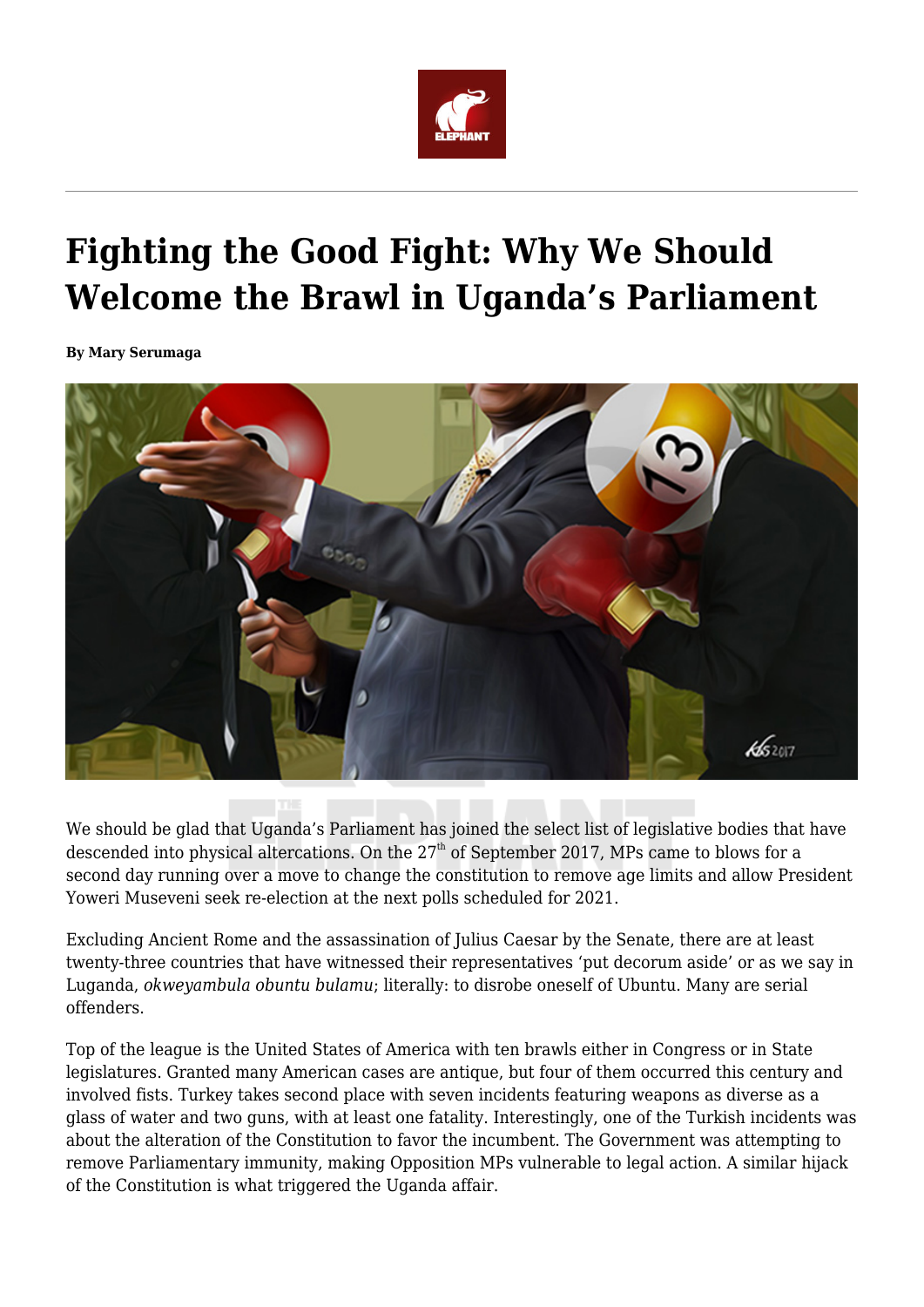Excluding Ancient Rome and the assassination of Julius Caesar by the Senate, there are at least twenty-three countries that have witnessed their representatives 'put decorum aside' or as we say in Luganda, okweyambula obuntu bulamu; literally: to disrobe oneself of Ubuntu.

The United Kingdom and Taiwan tie for third place with six Parliamentary malfunctions. In 1975, Nigel Lawson (one-time Chancellor of the Exchequer) struck a colleague with an Order Paper. In a separate incident a year later, Michael Heseltine who held various senior positions including Secretary of State, Secretary of Defense and Deputy Prime Minister and was touted as a potential successor to Margaret Thatcher, picked up the mace and swung it over his head in anger at being heckled before he was disarmed by a Labour Whip. After a twenty-minute break was called, and as MPs were moving out of the chamber, an all-out affray ensued involving Mr Tom Swain, a miners' MP who fought Mr Michael Spicer a Tory.

None of the lists in the media or on the internet is complete. For instance, nobody seems to remember a scuffle over seating after the Social Democratic Party broke away from the Labour Party to become the third Party in the UK Parliament. It was Clare Short (once Labour Minister for International Development) who tried to block David Owen, leader of the SDP, from speaking by putting her feet on the side of the Table. I remember it because one columnist commented that 'loutess' would have been too tame a word for her even if it existed and suggested that perhaps  $(18<sup>th</sup>$ century creator of the Dictionary of Modern English) Dr. Samuel Johnson's 'slubberdegullion' was more accurate.

The United Kingdom and Taiwan tie for third place with six Parliamentary malfunctions. In 1975, Nigel Lawson (one-time Chancellor of the Exchequer) struck a colleague with an Order Paper.

After Peru (5), come Jordan, Mexico, India and Kenya (4). Ukraine (3), Canada, Israel, Nigeria, South Africa, South Korea, Philippines (2). Most of the rest are not serial offenders; Bolivia, Egypt, Estonia, European Parliament, Japan, Morocco, Suriname, Somali Government in exile in Nairobi, Venezuela, and now Uganda, have had one incident each.

Fight in Uganda Parliament

## *Video courtesy of NBS TV*

That Uganda should be joining such an ignominious club is not a source of shame to many. It was frankly unpleasant seeing a Member of Parliament darting about on the Table of the House swinging a microphone stand. Many others exited on their backs, being dragged out by, we are told, plainclothes policemen and security operatives passing as Parliamentary bailiffs. Women held on to men to prevent them being dragged out.

Yet we understood it. It has often been asked what it would take to make Ugandans resist political abuse *en masse*, in a meaningful way. The fact that the physical resistance has this time come from Parliament rather than from easily detainable anonymous demonstrators in the street is what makes it so significant.

The fact that the physical resistance has this time come from Parliament rather than from easily detainable anonymous demonstrators in the street is what makes it so